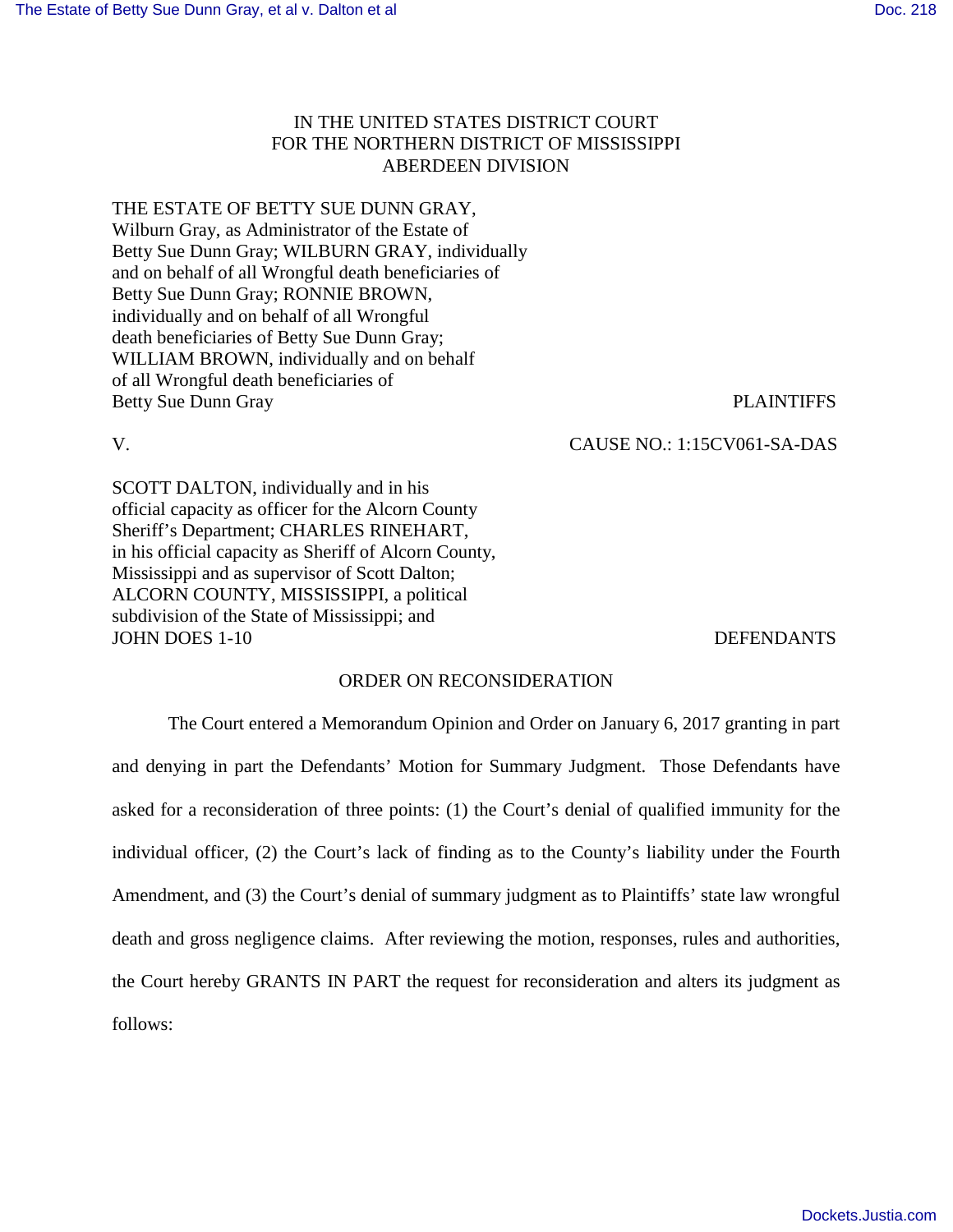As noted in the Memorandum Opinion, Wilburn Gray claimed that Defendants illegally detained him in violation of the Fourth Amendment at the Alcorn County Jail from December 23 until December 26 without a judicial hearing on probable cause being held.

 The Court held that based on the United States Supreme Court's general presumption that "[j]udicial determinations of probable cause within 48 hours of arrest will, as a general matter, comply with the promptness requirement of *Gerstein*", *County of Riverside v. McLaughlin*, 500 U.S. 44, 56, 111 S. Ct. 1661, 114 L. Ed. 2d 49 (1991), together with the state statute citing 48 hours as the threshold for probable cause hearings, and no explanation from the Defendants as to why there would be that delay, that the "clearly established" prong of the qualified immunity analysis was satisfied. The Court then found that genuine issues of material fact as to whether Dalton's actions were objectively reasonable existed based on the absence of a factual record.

Defendants now seek reconsideration based on a recent United States Supreme Court proclamation regarding the blanket of qualified immunity. Defendants are entitled to qualified immunity if their conduct "does not violate clearly established statutory or constitutional rights of which a reasonable person would have known." *White v. Pauly*, No. 16-67, 580 U.S. ––––, 137 S. Ct. 548, 552, 2017 WL 69170, at \*4 (Jan. 9, 2017) (quoting *Mullenix v. Luna*, 136 S. Ct. 305, 308, 193 L. Ed. 2d 255 (2015)). A right is clearly established if it is sufficiently clear that "every reasonable officer" would have understood that what he is doing violates that right. *Mullenix*, 136 S. Ct. at 308, 193 L. Ed. 2d 255 (quoting *Reichle v. Howards*, 566 U.S. 658, 132 S. Ct. 2088, 2093, 182 L. Ed. 2d 985 (2012)). The Supreme Court has repeatedly instructed that courts must not define clearly established law "at a high level of generality." *White*, 137 S. Ct. at 552; *see also Mullenix*, 136 S. Ct. at 308, 193 L. Ed. 2d 255; *City & Cty. of San Fran., Cal. v. Sheehan*, 135 S. Ct. 1765, 1775-76, 191 L. Ed. 2d 856 (2015). Instead, the Court must identify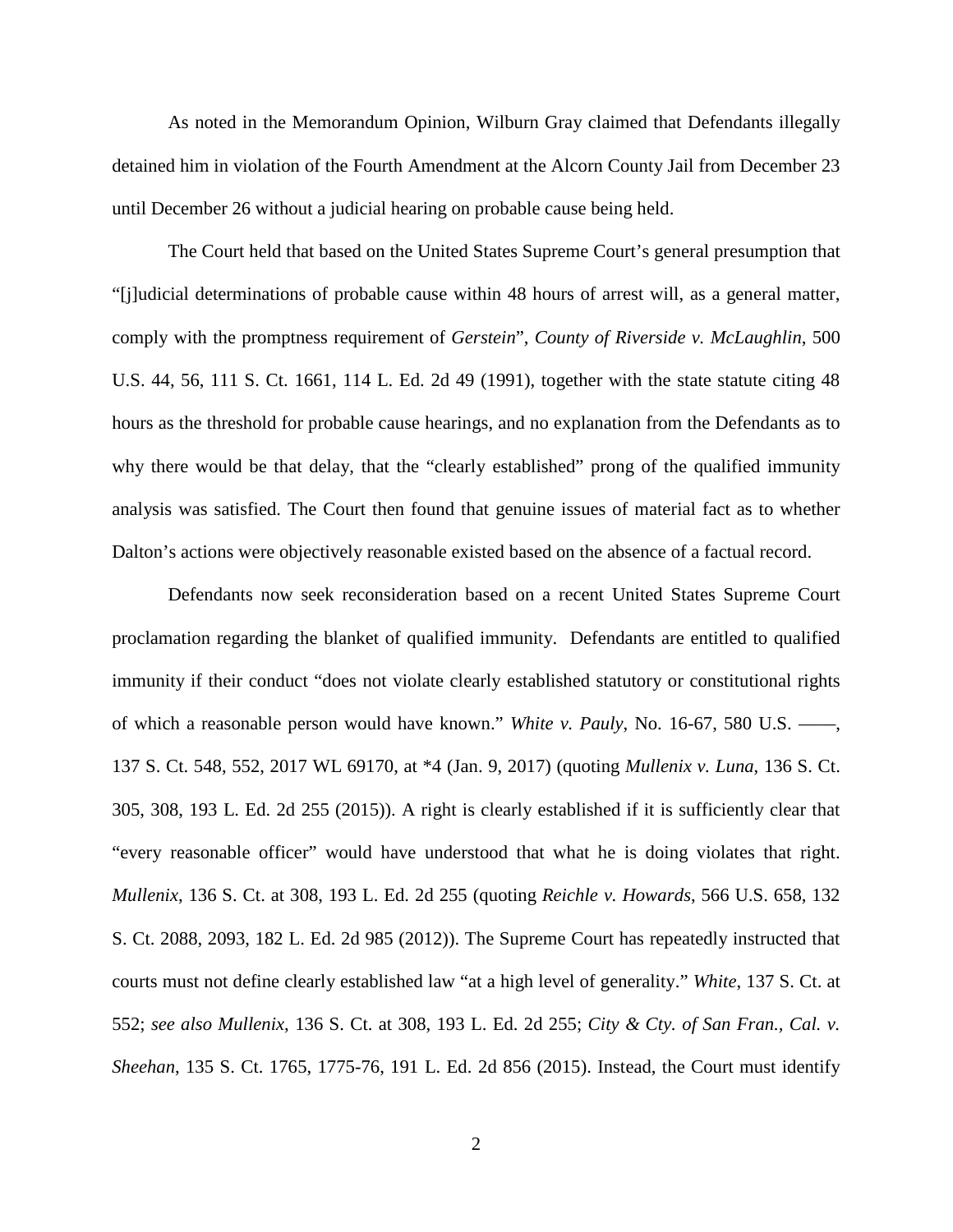clearly established law which is "particularized" to the facts of the case. *White*, 137 S. Ct. at 552 (quoting *Anderson v. Creighton*, 483 U.S. 635, 640, 107 S. Ct. 3034, 97 L. Ed. 2d 523 (1987)). Although the Supreme Court does not require a case directly on point, existing precedent must have placed the statutory or constitutional question "beyond debate." *Id*. at 551 (quoting *Ashcroft v. al-Kidd*, 563 U.S. 731, 741-42, 131 S. Ct. 2074, 179 L. Ed. 2d 1149 (2011)).

Instead of focusing on the more general constitutional issue regarding time, the Court should have, and now does, examine the facts and circumstances of this particular case to determine whether Wilburn Gray's constitutional rights were affected.

Here, Wilburn Gray was physically arrested by Deputy Scott Dalton who immediately handed Gray over to Deputy David Harrison for transport to the Alcorn County Jail. Dalton was soon thereafter placed on administrative leave due to his role in the shooting incident. Dalton was not released from administrative leave until January or February of the next year. The record is undisputed in these regards.

Plaintiff failed to put forth any case law showing facts approximating those present here. The United States Supreme Court recently admonished a lower court for "fail[ing] to identify a case where an officer acting under similar circumstances . . . was held to have violated the Fourth Amendment." *White*, 137 S. Ct. at 552. The Supreme Court quoted the Circuit Court's pronouncement that the case "presents a unique set of facts and circumstances" as indicative that the officer's conduct did not violate a clearly established right. *Id*., 137 S. Ct. at 552 (quoting *Pauly v. White*, 814 F.3d 1060, 1077 (10th Cir. 2016)).

Under the qualified immunity standards as articulated, to demonstrate that Defendants unreasonably detained Gray, Plaintiff must present controlling authority that "*squarely governs*

3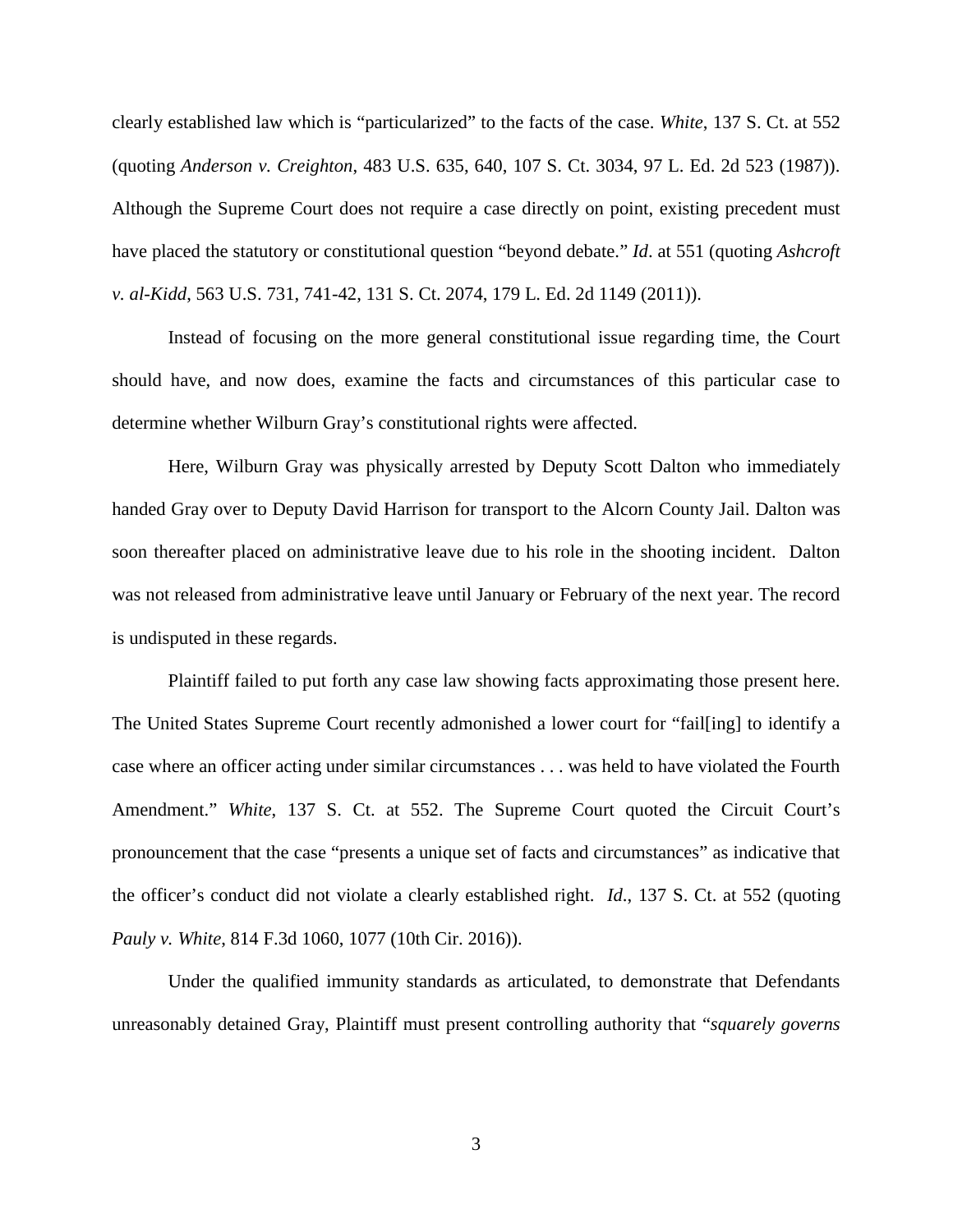the case here,"<sup>[1](#page-3-0)</sup> and that would have put "beyond debate,"<sup>[2](#page-3-1)</sup> the question of whether Wilburn Gray's Fourth Amendment rights were violated. Plaintiff did not carry this burden. There is no controlling case law involving sufficiently similar circumstances that would apprise every objectively reasonable officer that he had further duties and obligations to ensure a probable cause hearing to a suspect once custody of that suspect is relinquished to another officer and even after he was placed on administrative leave. This case presents a "unique set of facts and circumstances" which require the Court's reconsideration. Accordingly, Deputy Scott Dalton is entitled to the protections of qualified immunity.

Defendants also contested this Court's failure to dismiss the Fourth Amendment detention claims against the County despite the request to do so in the Motion for Summary Judgment. Plaintiff failed to bring forth a policy or custom on which the alleged constitutional violation would be based at that juncture, and has additionally failed to contest the dismissal at this stage. Thus, the Fourth Amendment illegal detention claims against the County are dismissed as well.

Lastly, Defendants ask the Court to reconsider its denial of summary judgment on Plaintiffs' state law wrongful death and gross negligence claims. Earlier, the Court noted that a question of fact exists as to whether Dalton acted with reckless disregard for Betty Gray at the time of the incident. Defendants attempt to characterize the standard used in the Court's Fourteenth Amendment analysis as precluding the Plaintiffs' state law causes of action. The Court will not reconsider this ruling.

<u>.</u>

<span id="page-3-0"></span><sup>1</sup> *Mullenix*, 136 S. Ct. at 309, 193 L. Ed. 2d 255 (quoting *Brosseau v. Haugen*, 543 U.S. 194, 201, 125 S. Ct. 596, 160 L. Ed. 2d 583 (2004)).

<span id="page-3-1"></span><sup>2</sup> *Ashcroft v. al-Kidd*, 563 U.S. at 741, 131 S. Ct. 2074 (2011); *White*, 137 S. Ct. at 551.